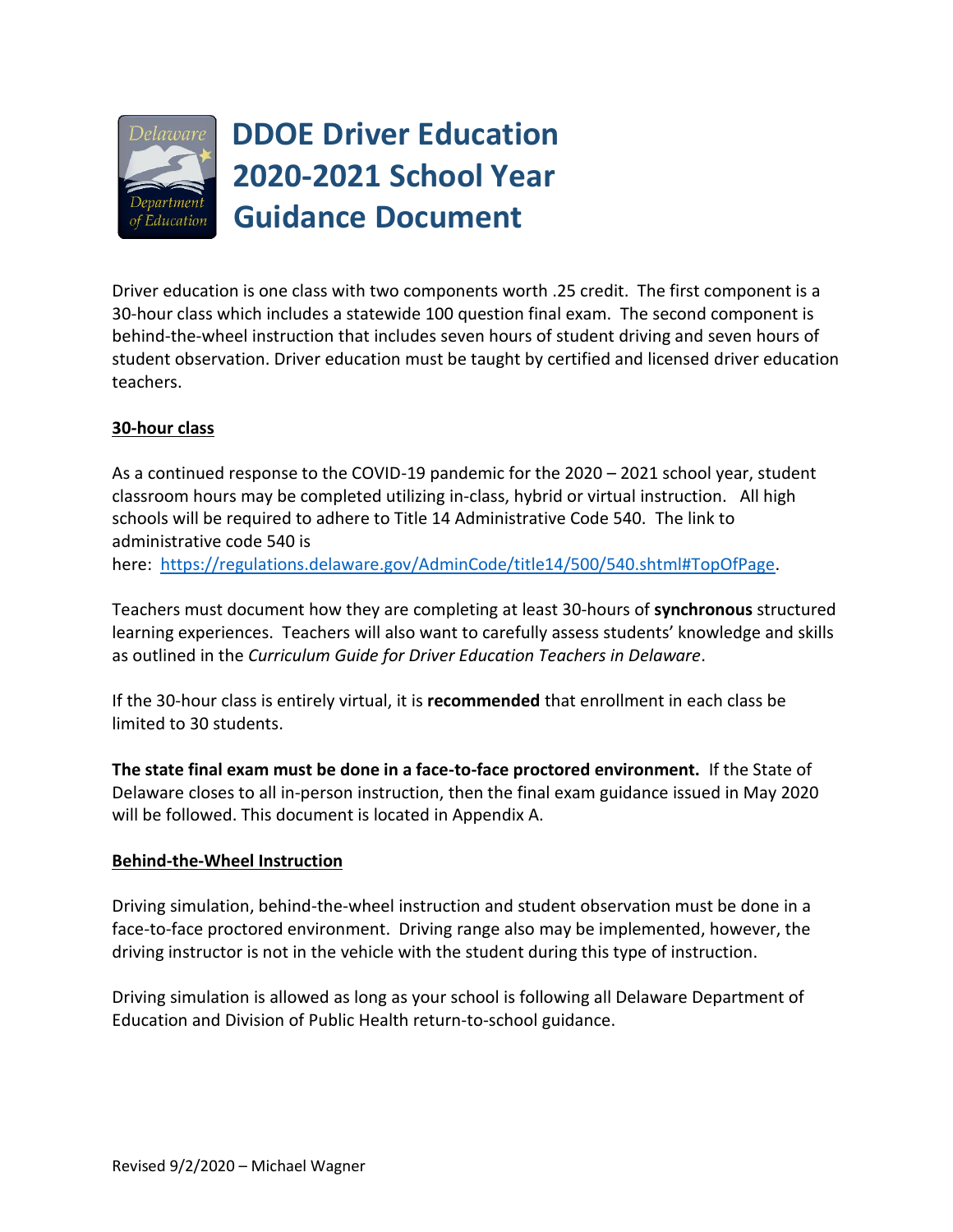Behind-the-wheel instruction is allowed at this time, per Governor John Carney's Executive Order No. 24. Below is the set of health protocols for behind-the-wheel driving instruction issued by the Delaware Division of Public Health.

## Protocols for Students and Instructors

- No more than two students (one driver and one observer) and an instructor may be in the car together.
- Everyone in the car must wear cloth face coverings in accordance with the State of Emergency Executive Order.
- Individuals should wash their hands before getting into the car and after getting out (or use hand sanitizer if handwashing facilities are not available).
- Students and instructors **must stay home when sick or if they have been exposed to the virus.**
- Individuals in higher risk groups, such as those with underlying health conditions or over 65 years old, should not participate.
- To the extent practicable, instructors should maintain air flow in the car, such as by leaving windows open as much as possible.
- Individuals should maintain social distancing of at least 6 feet when not in the vehicle with student drivers.

### Cleaning and Disinfecting

 Cars and frequently touched surfaces (if in a building or classroom) should be cleaned and disinfected between each student driver, if feasible, using C[DC's cleaning and](https://nam02.safelinks.protection.outlook.com/?url=https%3A%2F%2Fwww.cdc.gov%2Fcoronavirus%2F2019-ncov%2Fcommunity%2Fpdf%2FReopening_America_Guidance.pdf&data=01%7C01%7Cmichael.wagner%40doe.k12.de.us%7C239ee253569f4053a68e08d814975836%7C21b6d6867f08438dbdc6bd214d829bd2%7C1&sdata=QVYqR%2FGU%2FHcP5aMvf%2BsbWa6JOLpwGgvueIazKdRjgXM%3D&reserved=0)  [disinfecting guidance.](https://nam02.safelinks.protection.outlook.com/?url=https%3A%2F%2Fwww.cdc.gov%2Fcoronavirus%2F2019-ncov%2Fcommunity%2Fpdf%2FReopening_America_Guidance.pdf&data=01%7C01%7Cmichael.wagner%40doe.k12.de.us%7C239ee253569f4053a68e08d814975836%7C21b6d6867f08438dbdc6bd214d829bd2%7C1&sdata=QVYqR%2FGU%2FHcP5aMvf%2BsbWa6JOLpwGgvueIazKdRjgXM%3D&reserved=0)

If the State of Delaware is again forced to halt behind-the-wheel instruction by the Delaware Division of Public Health guidance in response to the COVID-19 pandemic, then the driving range option will be followed using the guidance issued in June 2020. This document is located in Appendix C.

It is highly recommended high schools consider and immediately implement the driving range option if behind-the-wheel instruction is suspended at any time during the 2020-2021 school year. Driving ranges occurred in all three counties in June and July 2020. The feedback received from the students, families and driving instructors was positive.

Schools and programs where the driving range option was implemented during the summer of 2020 significantly reduced the backlog of behind-the-wheel instruction for students.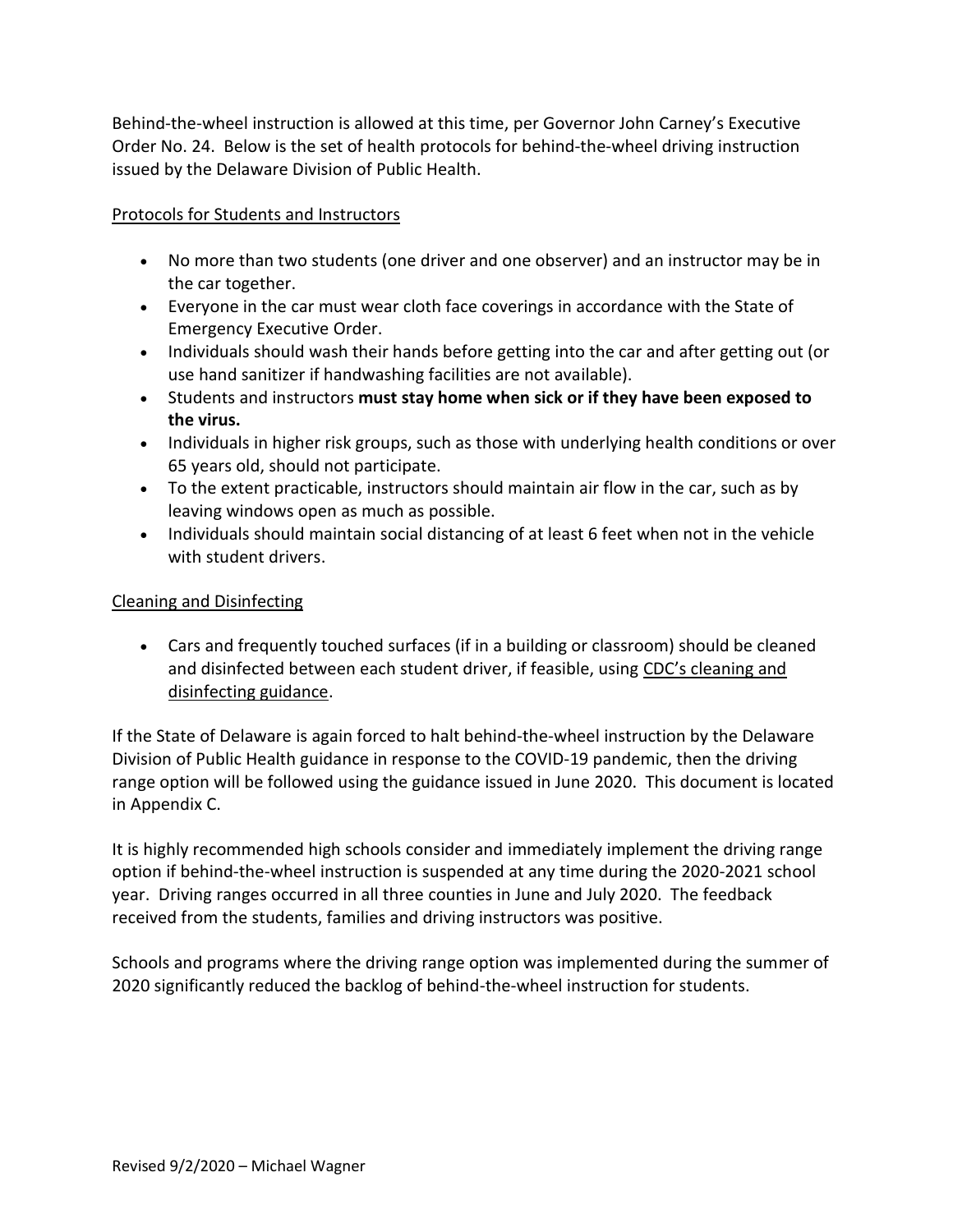#### **Appendix - A**

# **Delaware Department of Education 2020-2021 Driver Education Guidance during COVID-19 Statewide Driver Education Final Exam Options for LEA's**

#### **Effective – May 12, 2020**

Below are four options the Delaware Department of Education recommends to high schools that will allow flexibility when offering the state final exam during the COVID-19 crisis only. The current Delaware Department of Education state-approved driver education final exam must be used. Giving the driver education state final exam in an online computerized format poses many test security challenges. There is a certain amount of core content knowledge that accompanies actual behind-the-wheel driving skills that new drivers need to know prior to being issued a graduated driver's license.

The current final exam options are:

- o **Option 1 –** Districts/charters create a testing area in the high school parking lot. Parent/guardian drives the student to school, the parent/guardian exits the vehicle and the student remains in the car to take the exam. Students, families, and instructors would need to remain 6 feet apart and wear face coverings. Appointments would have to be staggered so people come and go quickly and no group greater than 10 would be gathered at any one time. The exam is proctored by the driving instructor(s) while remaining properly socially distanced outside of the vehicle. Schools must follow all protocols from the Delaware Division of Public Health.
- o **Option 2** –If students are allowed to be physically in school, high schools could set up an area in building for small groups of students to be scheduled during multiple exam periods. Desks must be properly socially distanced to take the driver education exam. Schools must follow all protocols from the Delaware Department of Public Health.
- o **Option 3 –** High schools have the option to wait until students return to school to take the final exam**.**
- o **Option 4 –** If students are unable to complete options 1, 2 or 3, Districts/charters may permit driver education instructors to offer the state final exam in an oral format through remote learning. Both the instructor and student would need to adhere to specific test taking guidance provided by the Delaware Department of Education. This document is located in Appendix B. The oral exam would be a voluntary option for the student. The driver education final exam review committee only recommends this option if it is an absolute necessity for the student.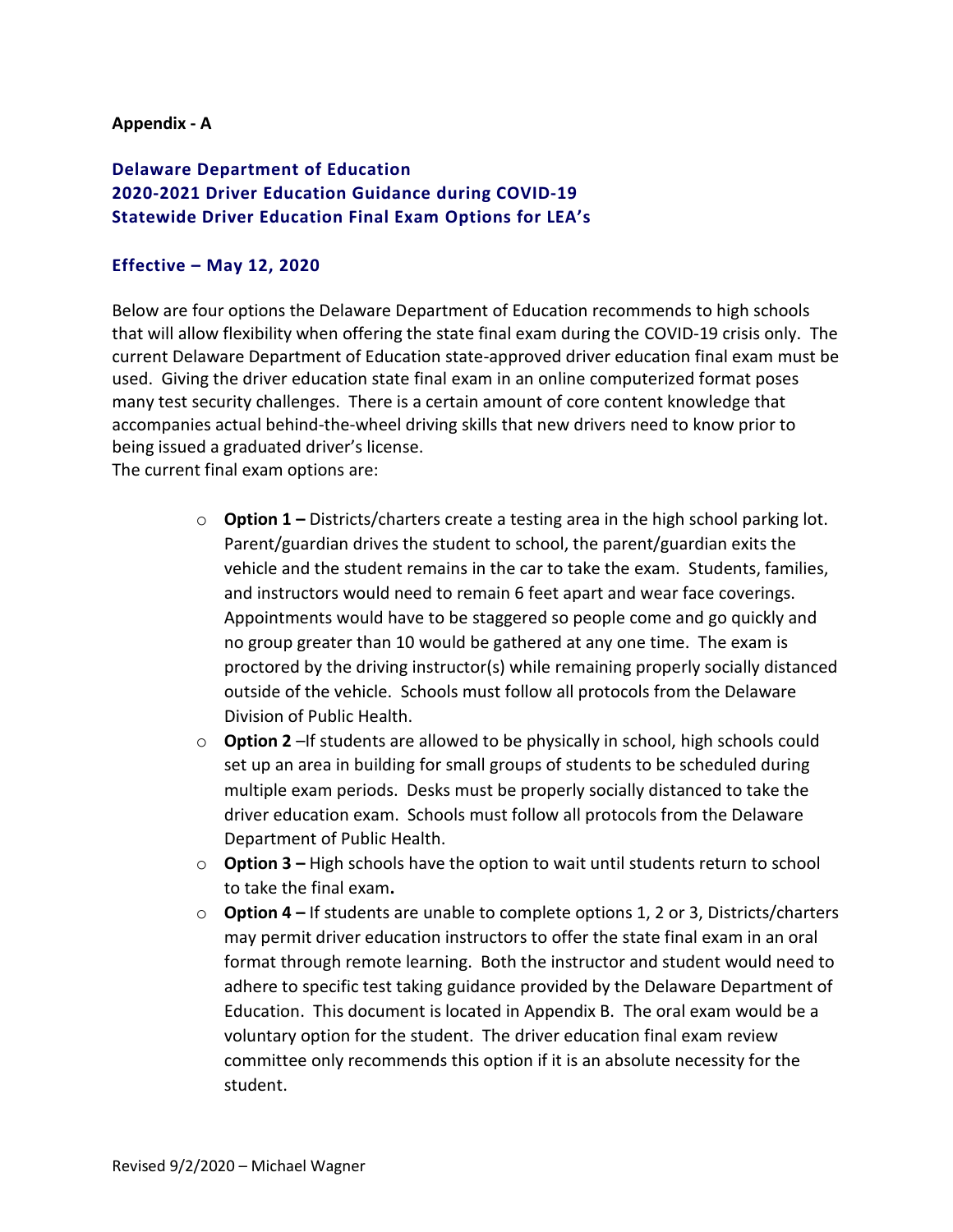#### **Appendix – B**

**Delaware Department of Education 2020-2021 Driver Education Guidance during COVID-19 Statewide Driver Education Oral Final Exam Guidance and Suggestions for District/Charters**

#### **May 12, 2020**

Below is a list of guidelines for the driver education oral format state final exam option. These oral exam guidelines are only in effect during a period of the COVID-19 school closure.

- o The oral exam format is an optional choice for the student.
- $\circ$  Both the student and instructor must be able to view each other by synchronous video throughout the entire exam via computer, cell phone or another mobile device.
- $\circ$  The student must take the exam in a test taking area in their home with no driver education materials present.
- $\circ$  The student may not have another individual present in their test taking area during the exam.
- o The student may be asked to slowly turn their camera 360 degrees so the instructor may make sure the testing area is secure.
- o The student will be asked all 100 questions.
- o If the student fails the oral exam, they will have the option to retake the test but it must be taken in the written format.
- $\circ$  The oral exam must be conducted by a certified Delaware driver education instructor.

Other suggestions for driver education instructors proctoring the exam.

- o The 100 questions may be asked in any order.
- $\circ$  It is up to the professional judgment of the instructor on how to ask the matching questions.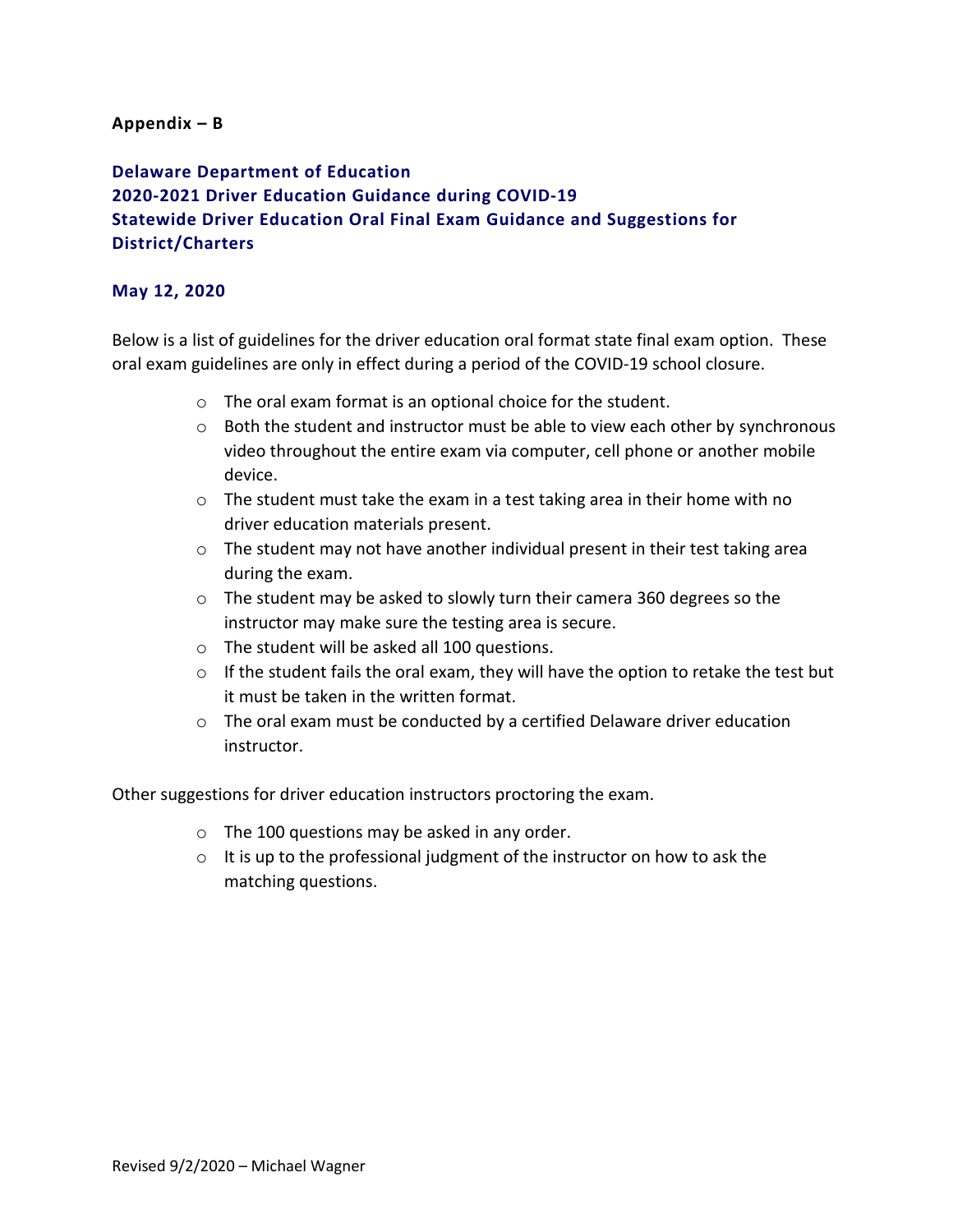#### **Appendix - C**

# **Delaware Department of Education 2020-2021 Driver Education Guidance during COVID-19 Statewide Driver Education Driving Range Option for LEAs**

**Rationale** – DOE introduced driving ranges for students enrolled in driver education during June and July of 2020. Students with previous behind-the-wheel instruction time and students with no behind-the-wheel instruction time were both eligible to participate. Driving ranges occurred in all three counties in June and July of 2020. The feedback received from the students, parents and driving instructors was all very positive. Schools and programs where the driving range option was implemented significantly reduced the backlog of behind-the-wheel instruction for its students.

**What is a driving range?** A driving range is a defined roadway course closed to public traffic and allowing for the re-creation of various basic driving scenarios. See page 7 for samples of driving ranges.

**Are Delaware driver education instructors allowed to use driving ranges?** Yes, regulation 540 Driver 2.0 Requirements for Class Time states;

2.3 Off the street driving ranges or multiple driving ranges that are off the street may be substituted for actual behind the wheel laboratory instruction up to three (3) hours' time at the ratio of two (2) hours of range instruction time to one (1) hour of actual behind the wheel laboratory instruction time.

2.4 Driving simulation and off the street driving range time shall not be taken from or cause a reduction of classroom instruction time.

2.5 Driving simulation and off the street driving range time shall not be substituted for more than one half (1/2) of the total required seven (7) hours of actual behind the wheel laboratory instruction and only at the ratios defined in 2.0. This includes individually or in any combination.

**Would driver education students be allowed to use their parent's car during COVID-19 on the driving range?** Yes. The parents would have to provide their insurance card to show that an insurance policy is in place. We would also suggest that the parents make sure their insurance agent is aware that this is happening so there is no issue with coverage.

**Would a parent be allowed in the car during the driving range lesson during COVIC-19?** Only if it is the parents' vehicle.

**May driver education programs use the driver education car on driving ranges during COVID-19?** Yes, however after each use during COVID-19, the vehicle must be cleaned. Guidelines on cleaning of the driver education vehicle are referenced on page 2. Parents **cannot** be in a Fleet Services driver education vehicle with their children while on the driving range.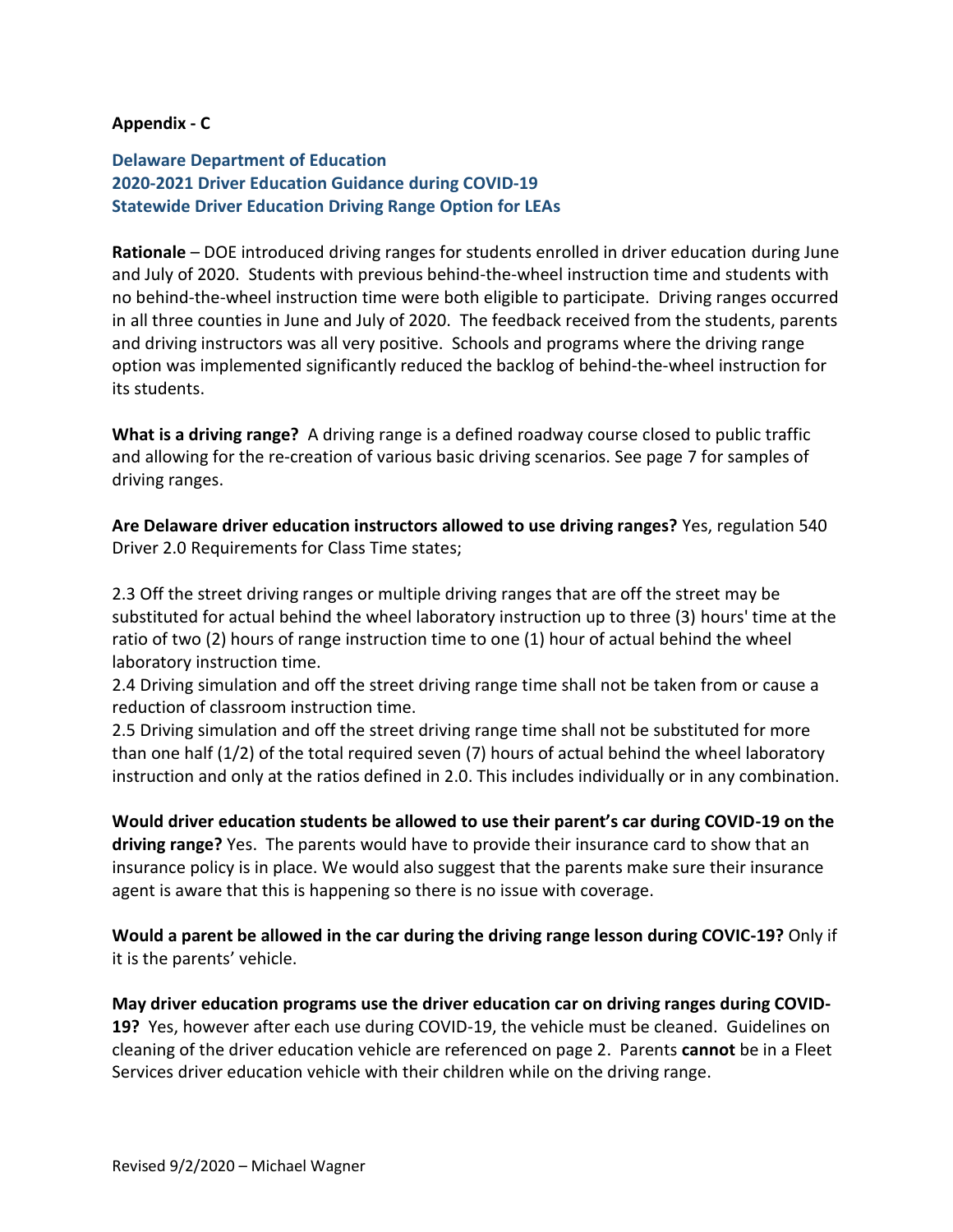Fleet Services has offered to make some of their older cars available for the driving range. If there is an incident where damage is done to the driver education vehicle, Fleet Services would not be concerned as these cars will be going to auction in the near future.

# **What other COVID-19 safety requirements should be in place during driving range lessons?**

- Individuals should remain 6 feet apart from each other (such as teacher from student).
- Cloth face coverings must be worn when interacting with one another (coverings can be safely removed to facilitate communication but should be put back on when interacting), using hand sanitizer before and after – below is a link to a good poster for this: https://www.cdc.gov/coronavirus/2019ncov/downloads/cloth-face-covering.pdf)
- Cleaning and disinfecting of the driver education vehicles in between usage.
- The number of individuals that can be at the driving range should be limited, with groups of people together no more than 10, including staff, however given the recent guidance allowing for gatherings up to 250 after June 1, 2020 it is allowed to have more than 10 total people as long as they are all spread far apart and maintaining social distancing.
- Hand sanitizer should be available on-site and used before and after driving.

**How will the instructor communicate with the student while on the driving range during COVID-19?** Driver education instructors are not in the vehicle with the student while on the driving range. As with most traditional driving ranges the teacher introduces the skill to the student prior to or at the beginning of the lesson and the student practices the skill on the driving range under the supervision of the driver education instructor. A student and their driving instructor would be permitted to use a hands-free cell phone or blue tooth option to communicate only while on the driving range.

**What driving skills will be taught on the driving range?** All driver education instructors received DOE approved general safety guidelines and lesson plans for the driving range component. As the driving range scenario is new to our instructors these guidelines and lesson plans will be continually updated and modified.

**Where will the driving ranges be located?** Driving ranges must be on school property. Third party venues such as the Blue Rock Stadium parking lot or Dover Downs parking areas are not recommended. This is the case because the state does not have to buy insurance and parents do not have to provide the third parties with insurance information. If a student does do damage to school property it would be much easier handle rather than with a third party. This holds true even if it is a Department of Education private school student using a private school driving range at a location such as St. Mark's High School.

One idea we would like to promote is having teachers from multiple high schools working together in several stations to deliver the driving range lessons.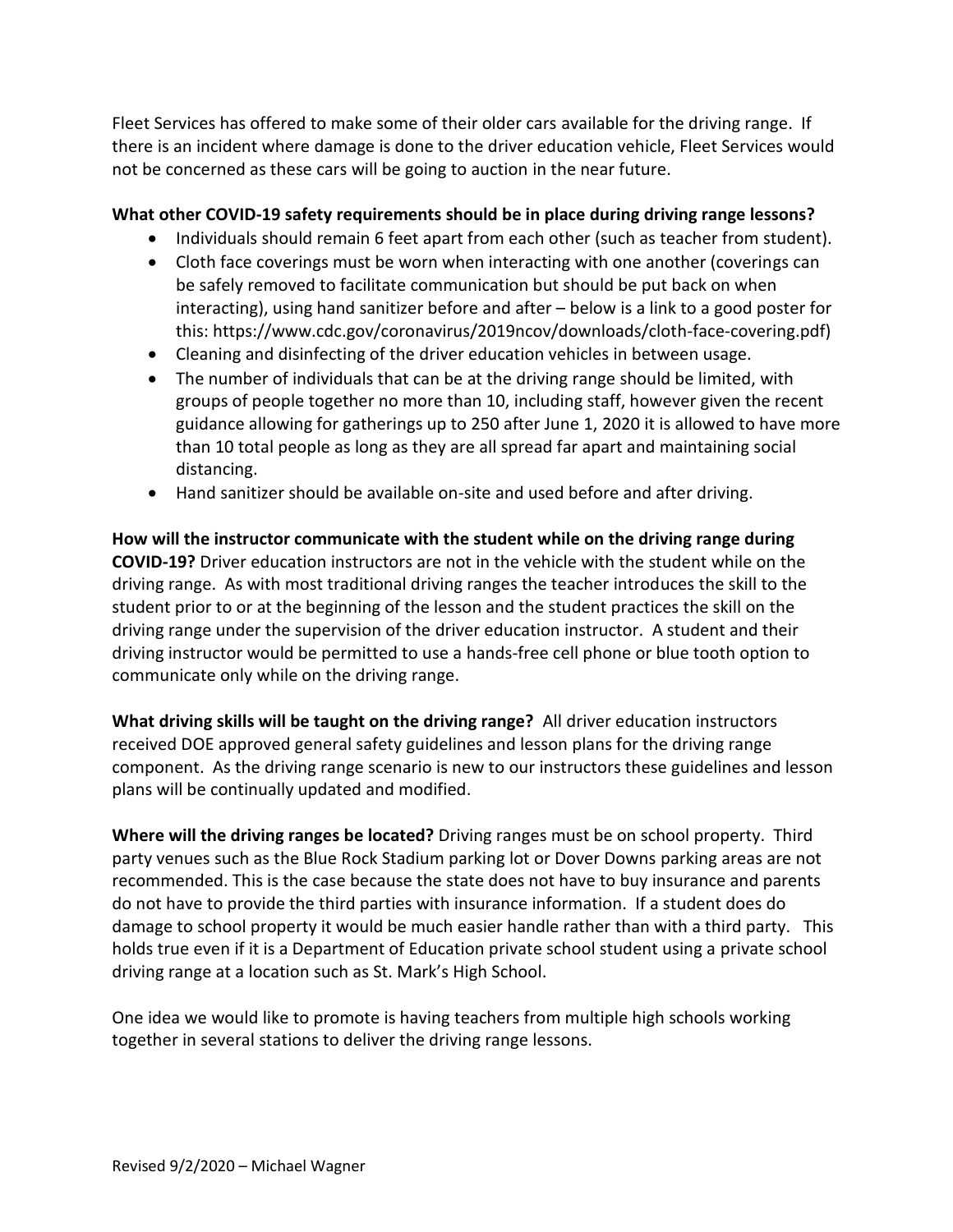**Would driver education instructors be allowed to substitute a golf cart for instruction rather than a driver education vehicle?** No, students are learning to drive a car, therefore they must use a car.

**What about observation time for a student taking driving range during COVID-19?** Driving range is done at a rate of 2 hours of driving range time equal to 1 hour of behind-the-wheel time. The observation time is already built into this scenario.



For any questions please contact michael.wagner@doe.k12.de.us.